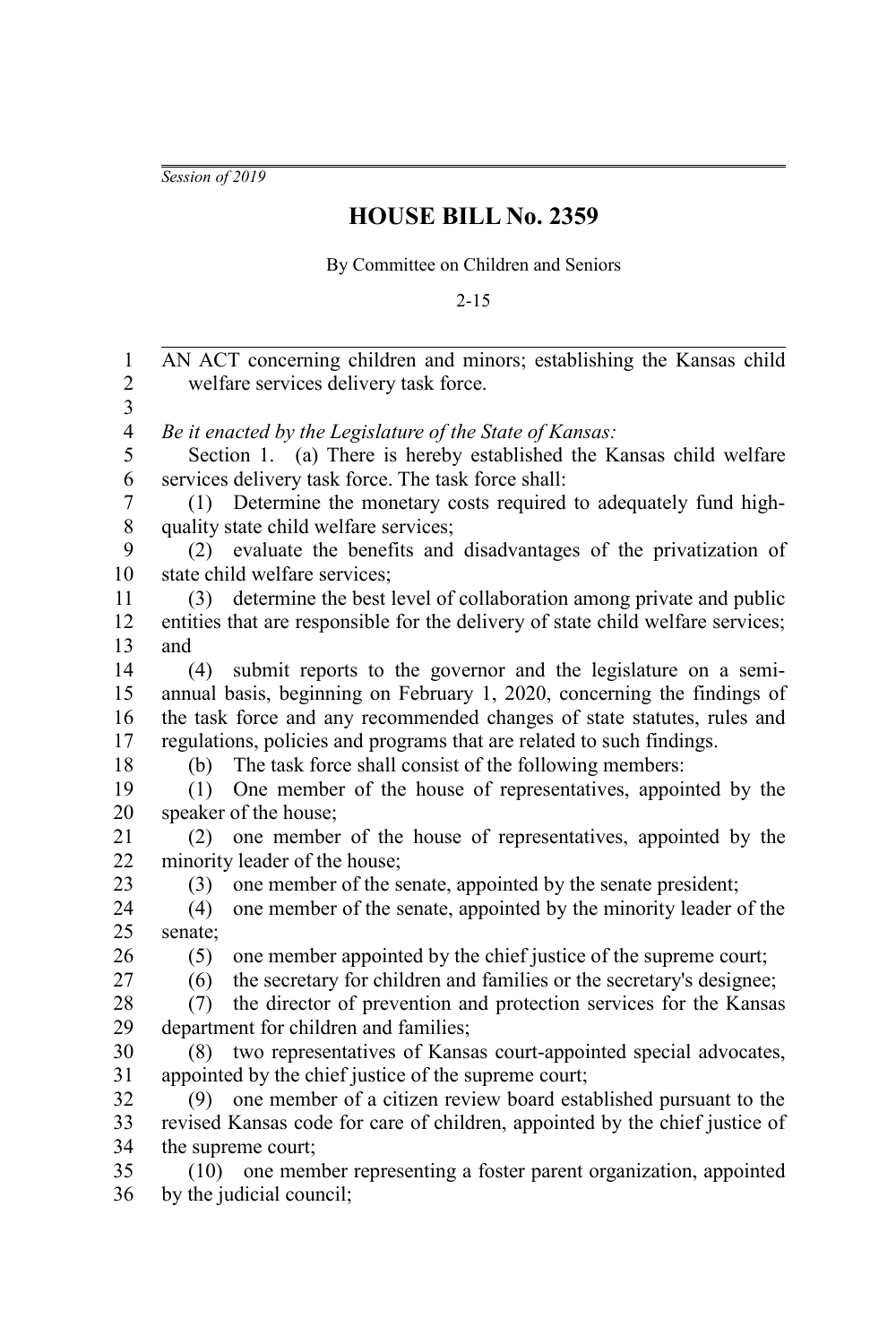(11) one guardian ad litem with experience representing children in child in need of care cases, appointed by the judicial council; 1 2

(12) one family law attorney with experience providing legal services to parents and grandparents in child in need of care cases, appointed by the judicial council; 3 4 5

(13) one social worker licensed by the behavioral sciences regulatory board, appointed by the judicial council; 6 7

(14) one member of the state child death review board established by K.S.A. 22a-243, and amendments thereto, appointed by the board; 8 9

(15) one county or district attorney with experience in child in need of care cases, appointed by the Kansas county and district attorneys association; 10 11 12

(16) one law enforcement officer, appointed by the Kansas association of chiefs of police; and 13 14

(17) one representative from each entity that contracts with the Kansas department for children and families to provide foster care, family preservation, reintegration and permanency placement services, appointed by each such entity. 15 16 17 18

(c) (1) The members of the task force shall be appointed on or before August 1, 2019. The appointing authorities listed in subsection (b) shall provide notice of such appointments to the governor's office on the date of such appointment. 19 20 21 22

(2) Members of the task force shall serve a term of two years, beginning on the date of the organizational meeting of the task force, as described in paragraph (3). Any vacancy in the membership of the task force shall be filled by appointment and accompanied by notice in the same manner prescribed in this section for the original appointment. 23 24 25 26 27

(3) The governor shall appoint a chairperson and vice-chairperson from the appointed members. On or before September 1, 2019, such appointed chairperson shall call an organizational meeting of the task force. At such organizational meeting, the task force shall consider dates for future meetings and the agenda for such meetings. 28 29 30 31 32

(d) (1) The task force may meet at any time and at any place within the state on the call of the chairperson or a majority of the members of the task force. 33 34 35

(2) A quorum of the task force shall be a majority of the appointed members. All actions of the task force shall be by motion adopted by a majority of those members present when there is a quorum. 36 37 38

(3) The chairperson of the task force shall serve as the official custodian of the public records of the task force. As used in this paragraph, "official custodian" and "public records" mean the same as provided in the Kansas open records act, K.S.A. 45-215 et seq., and amendments thereto. 39 40 41 42

(4) Staff of the office of revisor of statutes, the legislative research 43